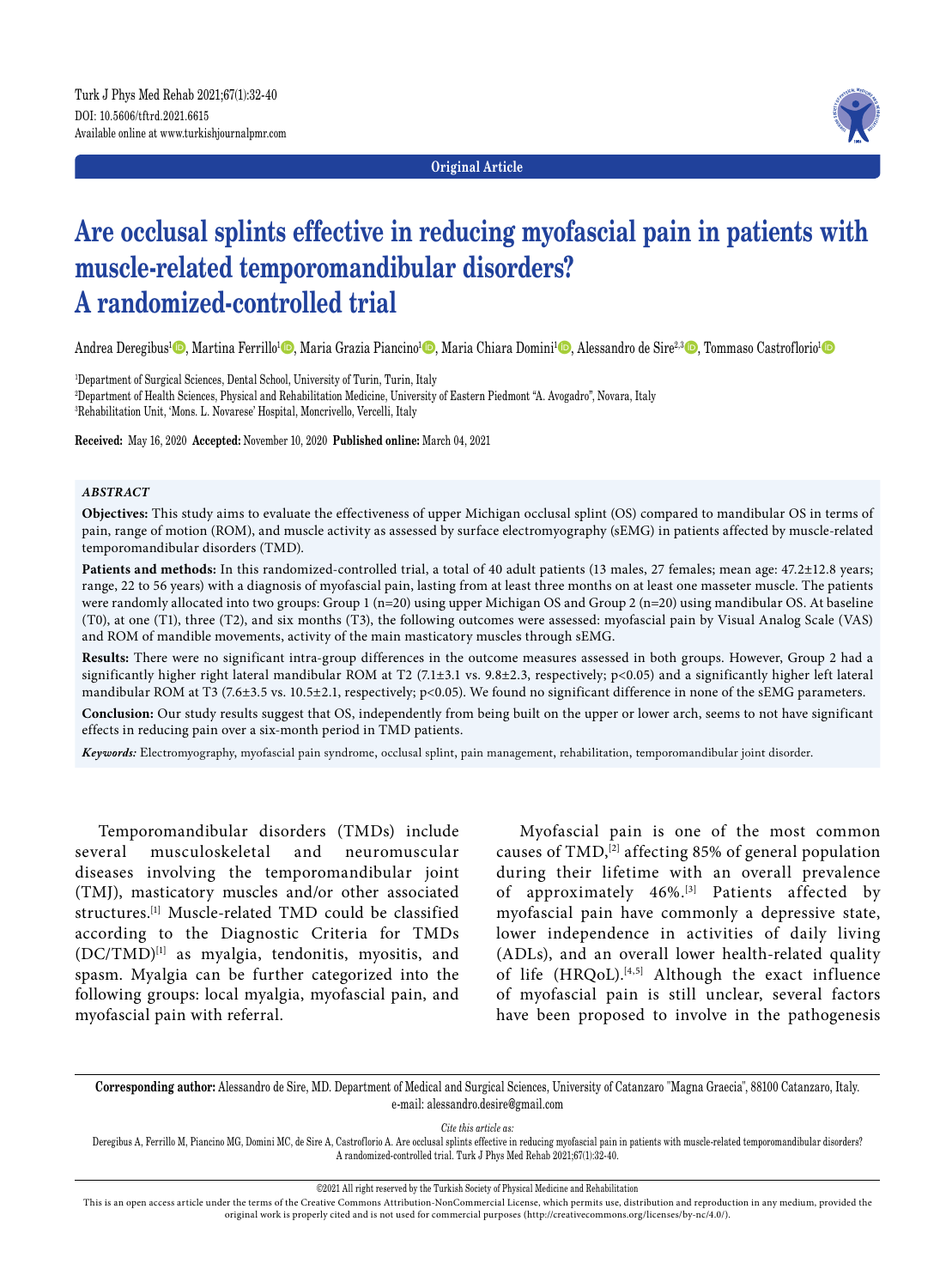including overuse of a normally perfused muscle, ischemia of a normally working muscle, sympathetic reflexes that lead to changes in vascular supply, and altered psychological and emotional states, shared with fibromyalgia syndrome.<sup>[6,7]</sup>

Myofascial pain is commonly treated by analgesic and/or anti-inflammatory drugs, occlusal splints (OS), injections of botulinum type A toxin, instrumental physical therapies, and dry needling and trigger points injections.<sup>[8-12]</sup> In this scenario, OS may provide centric relation occlusion, eliminate posterior interferences, reduce neuromuscular activity, and obtain stable occlusal relationships with uniform tooth contacts throughout the dental arch.<sup>[13]</sup> Mandibular OS<sup>[14-16]</sup> and upper Michigan OS[17-19] are two of the OS approaches most commonly used in the treatment of TMDs. Although these treatments have already been extensively described in literature,[8,9,14-19] with a moderate-to-very low quality evidence supporting their effectiveness in the treatment of TMDs,<sup>[8]</sup> there are no data available comparing between the effects of these two approaches in terms of reduction of pain in muscle-related TMD patients. In the present study, therefore, we aimed to evaluate the effects of the upper Michigan OS compared to a mandibular flat OS in terms of reducing pain, improving range of motion (ROM), and changing muscle activity in patients affected by myofascial TMD.

#### **PATIENTS AND METHODS**

In this randomized-controlled trial (RCT), we recruited adult patients consecutively referring to a Gnathology Unit of a tertiary care hospital between January 2018 and June 2019. *Inclusion criteria were as follows:* having a diagnosis of myofascial pain according to the  $DC/TMD;$ <sup>[1]</sup> a Visual Analog Scale (VAS) score of  $\geq 4$ ; and pain lasting from at least three months on at least one masseter muscle. *Exclusion criteria were as follows:* having a history of TMJ disc displacement or arthralgia or osteoarthritis; having a history of head trauma; previous or concomitant treatment with oral splint; presence of oral removable prosthesis; drug addiction; allergy to acrylic resin; ongoing anti-inflammatory or rehabilitative treatments; high risk of obstructive sleep apnea syndrome as assessed by Stop-Bang questionnaire;<sup>[20]</sup> having a history of mental problems; and having



**Figure 1.** Study flow chart.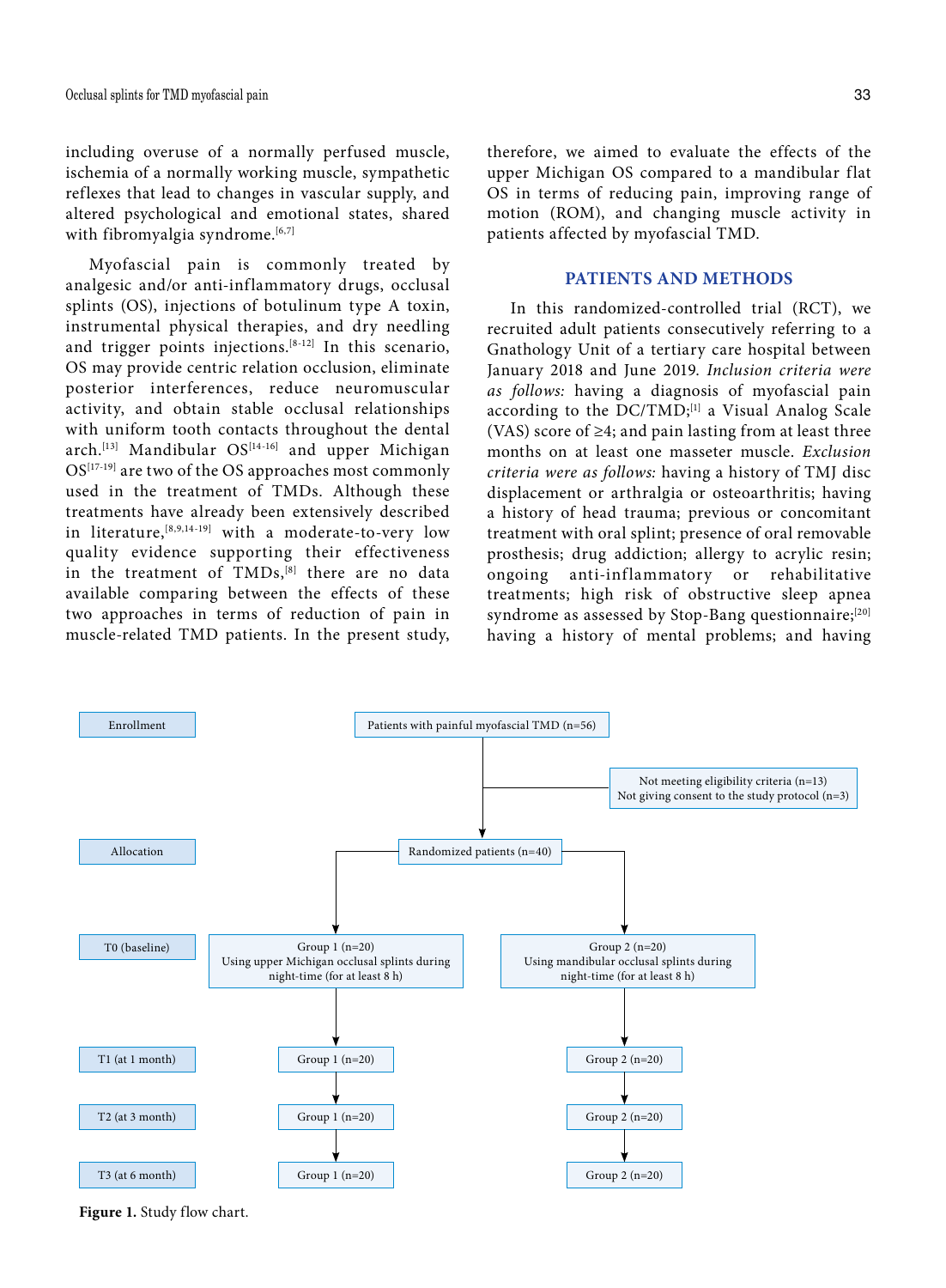a history of therapy for bruxism. Finally, out of 56 patients with painful myofascial TMD, a total of 40 adult patients (13 males, 27 females; mean age: 47.2±12.8 years; range, 22 to 56 years) who met the inclusion criteria were included in the study. The study flow chart is shown in Figure 1. A written informed consent was obtained from each patient. The study protocol was approved by the AOU Città della Salute e della Scienza di Torino Ethics Committee (Date: 12/09/2016, No: 0089207). The study complied with conducted in accordance with the principles of the Declaration of Helsinki and pertinent national and international regulatory requirements.

## **Intervention**

The patients were randomly allocated in a 1:1 ratio into two groups by an independent investigator using an online software (www.random.org, Dublin, Ireland): upper Michigan OS (Group 1, n=20) and mandibular OS (Group 2, n=20).

In Group 1, the OS was in contact with the mandibular supporting cusps and had cuspid guidance discluding the supporting cusp contact almost as soon as lateral or protrusive mandibular movements were made.[17] In Group 2, the OS was constructed to allow only posterior contacts (from the second premolar to the second/first permanent molar), without static and dynamic anterior contacts,<sup>[16]</sup> following the biomechanical models proposed by Ferrario et al.<sup>[15]</sup> All patients underwent the treatment with OS during night time, for at least 8 h per night for a total of six months.

#### **Outcomes**

The primary outcome of this study was the reduction of myofascial pain as assessed by the VAS. The secondary outcomes were the ROM of mandible movements and the activity of the main masticatory muscles (superficial masseter and anterior temporalis) as evaluated by surface electromyography (sEMG). All outcome measures were assessed at baseline (T0), one month (T1), three months (T2), and six months (T3) by a single observer who was unblinded to the problems of the patients and experienced in the diagnosis and treatment of TMD according to the DC/TMD.[1]

#### **Instruments**

The VAS is used to evaluate the intensity of myofascial pain perceived by the patient at the clinical evaluation, scoring from 0 (no pain) to 10 (worst pain ever).

The ROM was assessed for the following mandible movements:

- *Active opening (AO):* measured from the right lower central incisor margin to the right upper central incisor margin, when the patients carried out a maximum mouth opening without feeling pain;
- Passive opening (PO): measured from the right lower central incisor margin to the right upper central incisor margin, when the patients carried out a maximum mouth opening, while the clinician was forcing the AO;
- Protrusion (PR): measured from the upper incisor and the lower incisor, when the patients carried out the PR movement;
- Lateral excursion mandibular movement (LAT): measured from the superior interincisal line to the inferior interincisal line, when the patients carried out left and right lateral excursion mandibular movements.

The sEMG was also used to assess the main masticatory muscles (superficial masseter and anterior temporalis) activity using the Foremg® device (4T QuattroTi S.r.l. Cislago, Varese, Italy), and the OTBioLab® software (OT Bioelettronica, Torino, Italy). The concentric bipolar electrodes (CoDe®: Concentric Detection, OT Bioelettronica, Torino, Italy) were used to detect the myoelectric activity.[21,22]

To reduce skin impedance, the skin was carefully cleaned with antiseptic gel prior to electrodes placement, and recordings were performed 5 to 6 min later, allowing the conductive paste to adequately moisten the skin surface.<sup>[23]</sup> Electromyographic recordings were performed before and after splint treatment pacing electrodes by palpation of the muscle in the main direction of the muscle fibers, $[24]$  and accordingly to anatomical references described.<sup>[25]</sup> The EMG activity of jaw elevator muscles was detected with disposable bipolar silver chloride (AgCl) concentric electrodes using a 16-mm radius applied on the muscles' bellies, while a reference electrode was applied on the forehead.[26] The EMG activity was recorded using four of the eight channels of the instrument. The analogic EMG signal was amplified, digitized, and digitally filtered. The signals were sampled at 800 Hz with 8-bit resolution. The EMG channels were filtered between 10 and 400 Hz with a gain of 4,300. The instrument was directly interfaced with a computer that presented the data graphically and recorded them for further quantitative and qualitative analyses.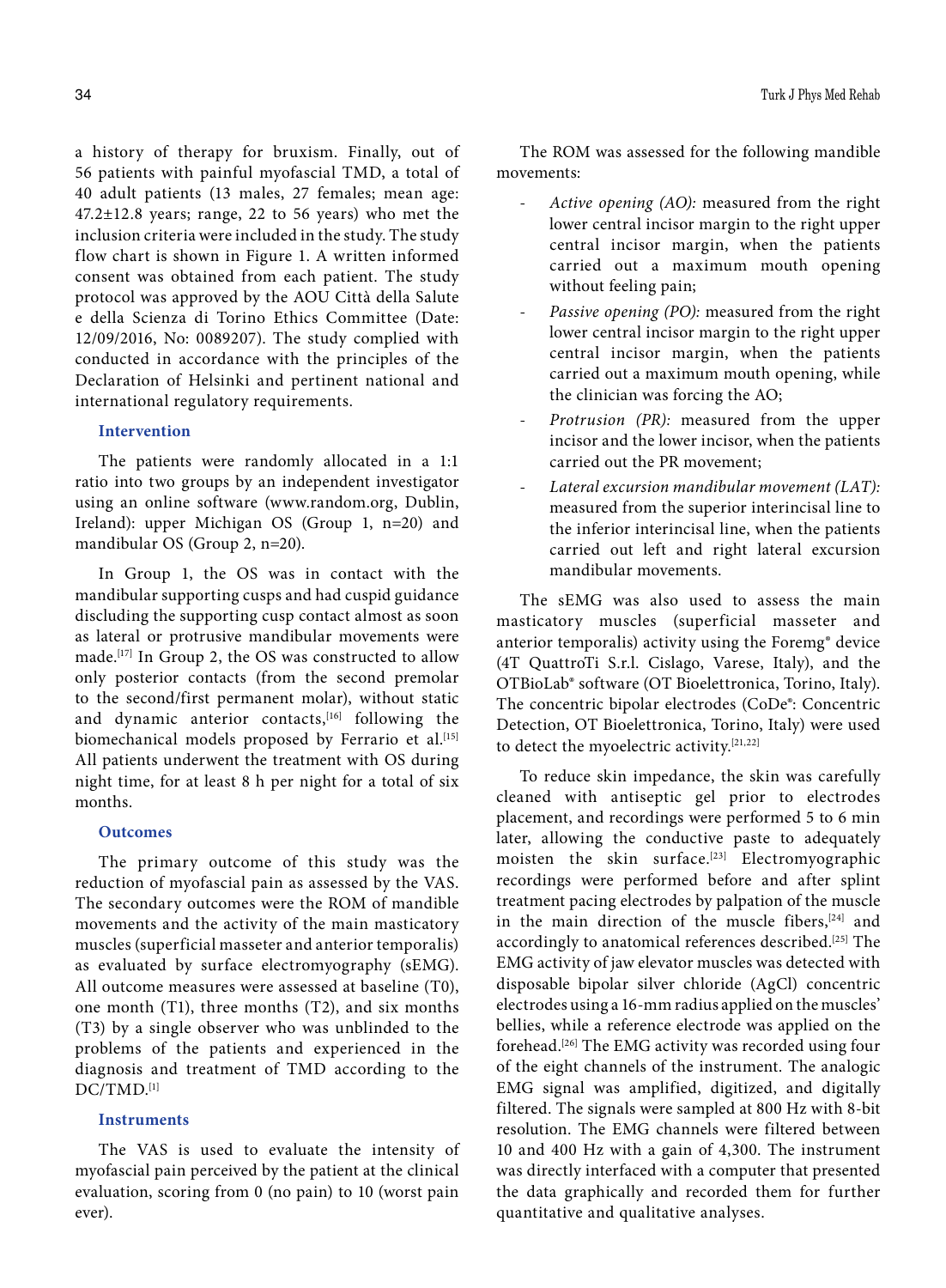During the recordings, the patients sat with their heads unsupported and were asked to maintain a natural erect posture with open eyes, with feet positioned on the floor, hands were resting on their legs. Four recordings were performed during this study. All measurements were done using the same electrodes positioned in the same cutaneous area, using same cables and oral appliance, to reduce biological and technical noise. The patients were asked to relax for 3 min between each recording to avoid fatigue.

A series of sEMG indices<sup>[27-29]</sup> were used to perform the evaluation of the muscular activity. The indices were computed as follows:

- 1. Percentage overlapping coefficient (POC):[27] an index of the symmetric distribution of muscular activity as determined by occlusion, calculated for each couple of homologous muscles, anterior temporal and superficial masseter; its ranges from 0% (no symmetry) to 100% (perfect symmetry), where a POC of >85% is considered normal.
- 2. Barycenter (BAR):<sup>[27]</sup> an index providing data on the principal occlusal center of pressure, calculating to compare the muscle activity of masseter and temporalis muscles; the occlusal center of pressure (clench on the occlusal surfaces compared to clench on the cotton rolls) may be displaced onwards (temporalis prevalence) or backwards (masseter prevalence); it ranges from -100% (temporalis muscle prevalence) to +100% (masseter muscle prevalence).
- 3. Impact coefficient (IMPACT):[27] a measure of the total electrical activity, by calculating the area under the muscular waveforms of all four analyzed muscles; it assesses the muscle work performed during the selected task.
- 4. Torque coefficient (TC):<sup>[28]</sup> an index computed in case of an unbalanced contractile activity of contralateral masseter and temporalis muscles, ranging from 0% (unbalanced standardized masseter and temporalis potentials) to 100% (well comparable standardized masseter and temporalis potentials).
- 5. Asymmetry index (ASIM):<sup>[29]</sup> an index that quantifies the asymmetrical masticatory muscle activity to identify the dominant side; it ranges from -100% to +100%, where a negative number indicates a left-side muscle dominance and a positive number a right-side one.

## **Statistical analysis**

Considering the VAS as the primary outcome and taking into account an effect size of 1.3 as described by Keskinruzgar et al.,<sup>[30]</sup> the minimum sample size was calculated as 11 patients per group. Considering a 10% dropout rate, 24 patients (12 in each group) were needed. The null hypothesis was defined as: H0:  $μ1= μ2$ , indicating that media variations of all analyzed variables must be the same in the two different study groups. The null hypothesis can be rejected, if some of the variables reached statistical significance. The power of the study was 90% with a type I error level of 0.05.

Statistical analysis was performed using the IBM SPSS version 23.0 software (IBM Corp., Armonk, NY, USA). Continuous variables were presented in mean ± standard deviation or median (min-max), while categorical variables were expressed in number and frequency. The Shapiro-Wilk test was performed to assess the distribution of all continuous data, as the data did not show a normal distribution. The differences between single variables at different timepoints were assessed by the two-way Friedman Analysis of Variance (ANOVA) for repeated measures and Dunn's post-hoc test. The Wilcoxon rank-sum test was used to compare continuous variables between the two groups at different timepoints. A *p* value of <0.05 was considered statistically significant.

#### **RESULTS**

All patients completed the treatment without any withdrawal. The mean age was 46.0±14.8 years in Group 1 and 48.5±10.6 years in Group 2. There was no statistically significant difference in the baseline demographic characteristics between the groups.

We observed a trend in decreasing pain as assessed by VAS in both groups, particularly after six months (T3-T0) of the Michigan OS treatment (mean VAS: 5.1±2.5 vs. 3.9±1.6, respectively; p=0.061); however, there were no statistically significant intra- or inter-group differences in the VAS scores. As depicted in Table 1, there were no significant intra-group differences in all the other outcome measures. However, Group 2 had a significantly higher mean right lateral mandibular ROM at T2 (7.1±3.1 vs.  $9.8\pm2.3$ , respectively;  $p<0.05$ ) and a significant higher left lateral mandibular ROM at T3 (7.6±3.5 vs.  $10.5\pm2.1$ , respectively; p<0.05). In addition, no significant inter- and intra-group differences were observed in any sEMG parameters (Table 2).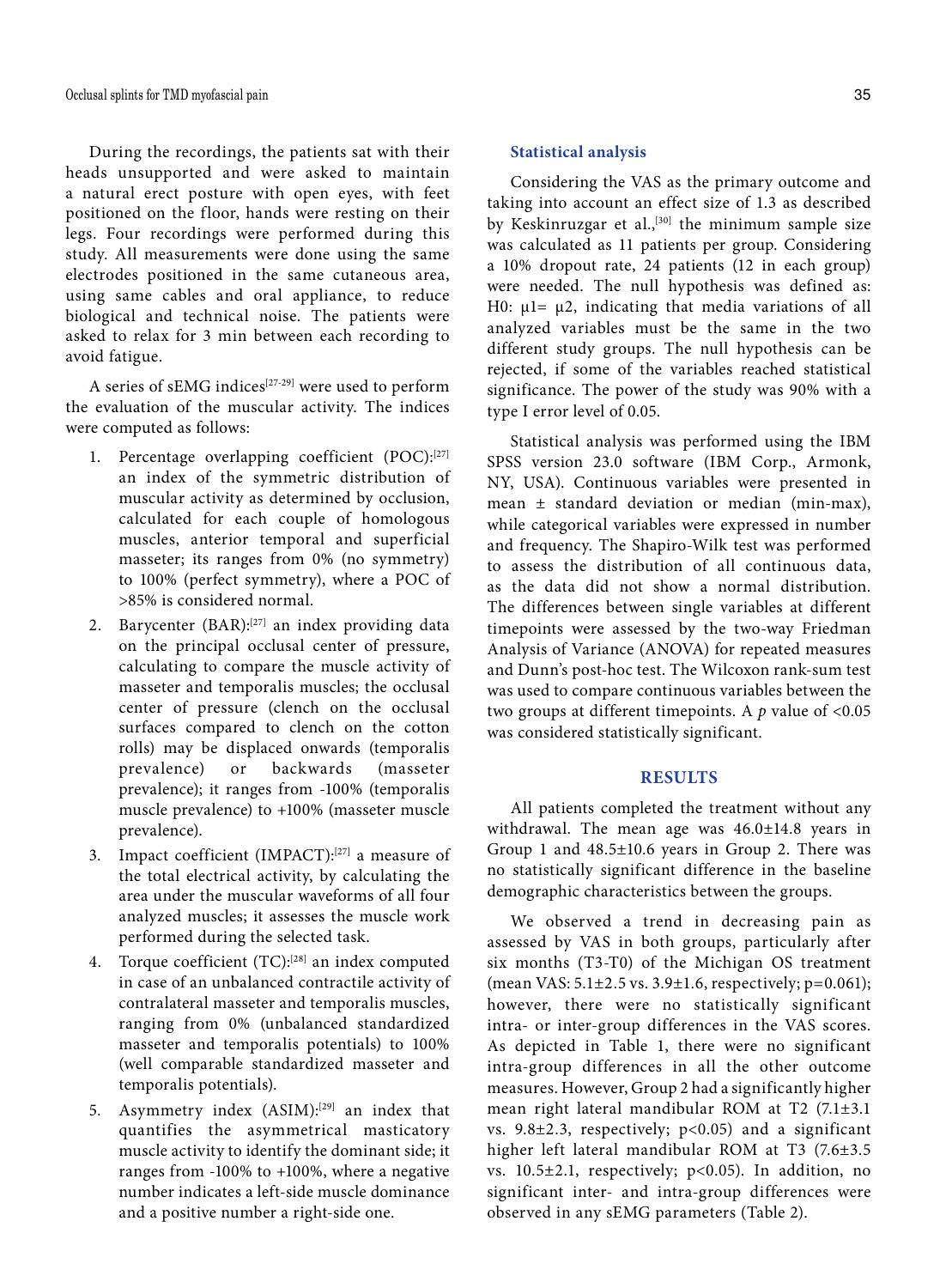|                |                                           |                             |                                                                                                                                                                                                                                                                                                                                                                                                                                                                 |                     |                     | TABLE I                                                                      |                     |                                |                       |                                |                      |                                |
|----------------|-------------------------------------------|-----------------------------|-----------------------------------------------------------------------------------------------------------------------------------------------------------------------------------------------------------------------------------------------------------------------------------------------------------------------------------------------------------------------------------------------------------------------------------------------------------------|---------------------|---------------------|------------------------------------------------------------------------------|---------------------|--------------------------------|-----------------------|--------------------------------|----------------------|--------------------------------|
|                |                                           |                             |                                                                                                                                                                                                                                                                                                                                                                                                                                                                 |                     |                     | Inter-group and intra-group differences in terms of pain and range of motion |                     |                                |                       |                                |                      |                                |
|                | VAS                                       |                             | AO ROM (mm)                                                                                                                                                                                                                                                                                                                                                                                                                                                     |                     | PO ROM (mm)         |                                                                              | PR ROM (mm)         |                                | LAT to right ROM (mm) |                                | LAT to left ROM (mm) |                                |
|                | $(n=20)$                                  | Group 1 Group 2<br>$(n=20)$ | Group 1<br>$(n=20)$                                                                                                                                                                                                                                                                                                                                                                                                                                             | Group 2<br>$(n=20)$ | Group 1<br>$(n=20)$ | Group <sub>2</sub><br>$(n=20)$                                               | Group 1<br>$(n=20)$ | Group <sub>2</sub><br>$(n=20)$ | Group 1<br>$(n=20)$   | Group <sub>2</sub><br>$(n=20)$ | Group 1<br>$(n=20)$  | Group <sub>2</sub><br>$(n=20)$ |
|                | Mean±SD                                   | Mean±SD                     | Mean±SD                                                                                                                                                                                                                                                                                                                                                                                                                                                         | Mean±SD             | Mean±SD             | Mean±SD                                                                      | Mean±SD             | Mean±SD                        | Mean±SD               | Mean <sup>±SD</sup>            | Mean±SD              | Mean±SD                        |
| $\mathbb{P}^1$ | $5.1 + 2.5$                               | $4.1 \pm 2.1$               | $41.5 + 5.7$                                                                                                                                                                                                                                                                                                                                                                                                                                                    | $43.6 \pm 5.4$      | $43.7 \pm 5.8$      | $46.3 + 4.7$                                                                 | $6.8 \pm 3.2$       | $8.2 \pm 3.1$                  | $8.9 + 2.4$           | $8.5 \pm 2.6$                  | $7.5 + 2.8$          | $9.7 \pm 3.4$                  |
| Е              | $4.8 + 3.1$                               | $3.7 \pm 1.9$               | $43.0 \pm 6.9$                                                                                                                                                                                                                                                                                                                                                                                                                                                  | $41.5 \pm 8.3$      | $45.0 \pm 7.2$      | $45.3 \pm 8.3$                                                               | $6.5 + 4.0$         | $9.1 + 2.2$                    | $8.5 \pm 2.3$         | $8.7 + 3.2$                    | $8.9 + 4.3$          | $9.2 + 3.8$                    |
| $\Gamma$ 2     | $3.5 + 2.9$                               | $4.2 \pm 2.1$               | 41.7±7.8                                                                                                                                                                                                                                                                                                                                                                                                                                                        | $43.2 + 9.1$        | 46.9±7.5            | 46.8±7.1                                                                     | $6.9 + 3.5$         | $8.7 + 2.2$                    | $8.1 + 2.2$           | $9.5 \pm 1.9$                  | $7.6 + 3.5*$         | $10.5 \pm 2.1*$                |
|                | $3.9 + 1.6$                               | $3.8 \pm 1.9$               | 44.2±4.0                                                                                                                                                                                                                                                                                                                                                                                                                                                        | $45.1 \pm 7.1$      | $46.5 \pm 5.0$      | $48.2 \pm 6.6$                                                               | $6.9 + 3.8$         | $8.8 + 2.8$                    | $7.1 + 3.1*$          | $9.8 \pm 2.3*$                 | $8.5 + 3.1$          | $10.1 \pm 1.7$                 |
|                | used to evaluate intra-group differences. |                             | occlusal splint; Group 2: Mandibular occlusal splint; Wilcoxon rank-sum test was used to evaluate inter-group differences and the two-way Friedman Analysis of Variance (ANOVA) for repeated measures and Dum's post-hoc test<br>VAS. Visual Analog Scale; AO: Active opening; ROM: Range of motion; PO: Passive opening; PR: Protrusion; LAT: Lateral excursion mandibular movement; SD: Standard deviation; * p<0.05 as inter-group difference; Group 1: Mich |                     |                     |                                                                              |                     |                                |                       |                                |                      |                                |

No side effect or compliance problem were reported with the use of splints which were also prescribed at the end of the study.

# **DISCUSSION**

Myofascial pain adversely affects ADLs and HRQoL of TMD patients. Therefore, several treatments can be applied to reduce the invaliding pain, including pharmacological therapy, rehabilitative treatments, instrumental physical therapies, and OS.<sup>[8-12]</sup>

In this study, we compared the effects of both upper Michigan OS and mandibular splint in terms of myofascial pain, ROM, and muscle activity in TMD patients. Our study results showed that OS, independently from being built on the upper or lower arch, had no significant effects in reducing pain over a six-month period in TMD patients. Nonetheless, it was interesting to notice that no side effects were reported by the study participants and their compliance to OS prescription was successful as testified by no dropouts throughout the study period.

Although there were no significant inter- and intra-group differences for all the considered outcomes, we noticed a trend in decreasing pain in patients of both groups. It should be considered that pain-related TMDs embracing clinical problems involving the masticatory system, the TMJ, may also impact HRQoL in these subjects.[31,32] In a recent systematic review, Dahlström and Carlsson<sup>[33]</sup> reported that subjective TMD symptoms, including myofascial pain, had a greater impact than clinical findings on the oral health-related quality of life (OHRQoL). Indeed, TMDs have a greater impact compared to other diseases which may affect the oral health status, thus leading to a poor OHRQoL.<sup>[33-36]</sup>

To date, although the widely recognized application of OS for treating TMDs is in use in patients with muscle-related disorders,<sup>[8,9,37-39]</sup> there are no head-to-head studies comparing the effects of upper and lower OS. In a recent study, Al-Moraissi et al.[8] performed a network meta-analysis of 48 RCTs to assess the effectiveness of various types of OS in the management of TMD and found that there was moderate-to-very low-quality evidence supporting the effectiveness of OS combined to counselling therapy to achieve the maximum improvement for TMD patients. On the contrary, findings of our RCT did not confirm a reduction in terms of pain after treatment in both upper Michigan and mandibular OS groups after six months of treatment. The splintinduced modification in the relative activity between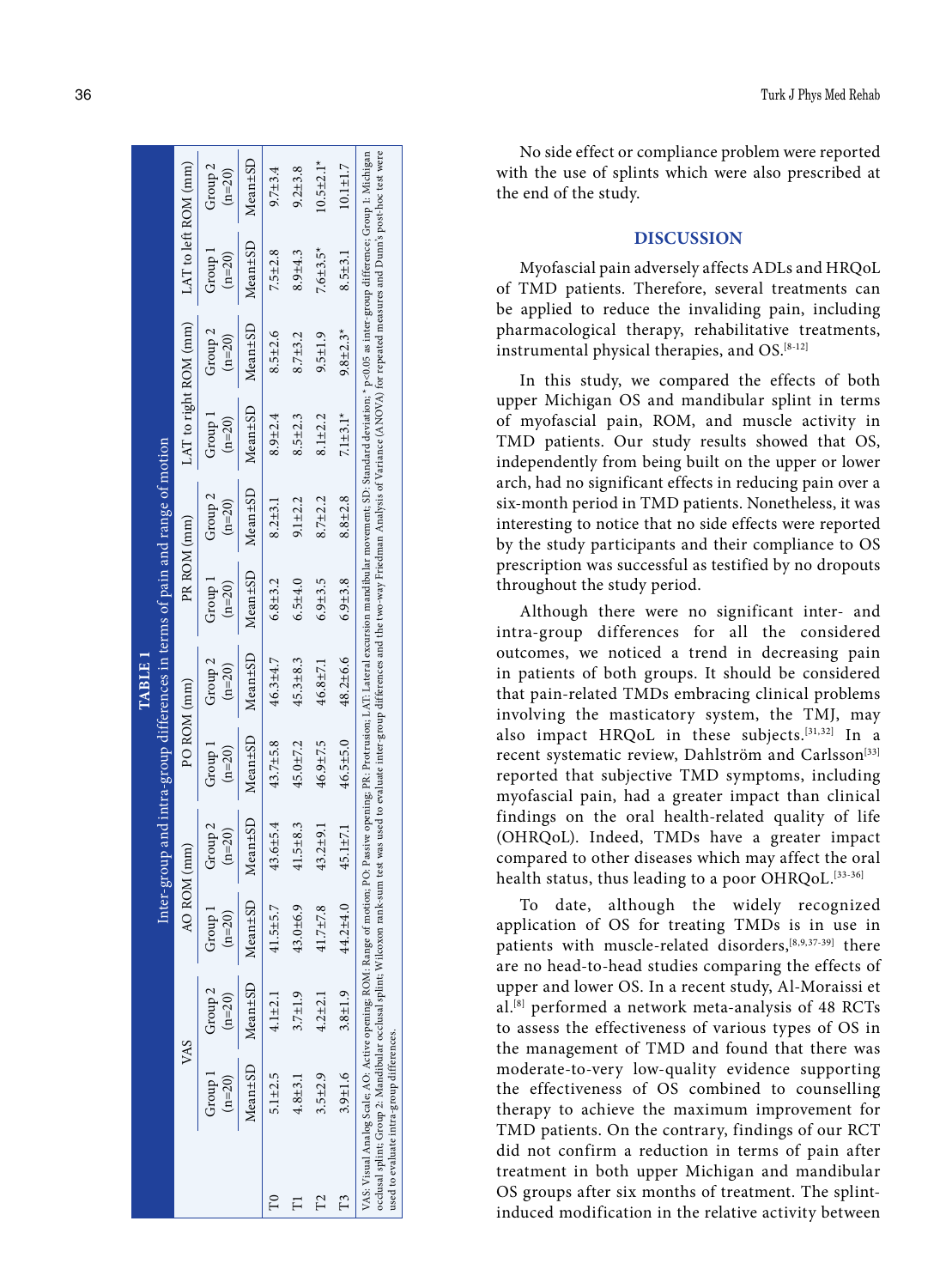|              |                                                                                                                                                                                                                                                                                                                                                                                             |                                |                      |                     |                     | TABLE 2                        | Between-group and intra-group differences in terms of surface electromyography (sEMG) parameters using cotton rolls and occlusal splints                        |                                |                     |                                |                     |                                |
|--------------|---------------------------------------------------------------------------------------------------------------------------------------------------------------------------------------------------------------------------------------------------------------------------------------------------------------------------------------------------------------------------------------------|--------------------------------|----------------------|---------------------|---------------------|--------------------------------|-----------------------------------------------------------------------------------------------------------------------------------------------------------------|--------------------------------|---------------------|--------------------------------|---------------------|--------------------------------|
|              |                                                                                                                                                                                                                                                                                                                                                                                             |                                |                      |                     |                     |                                | Cotton rolls                                                                                                                                                    |                                |                     |                                |                     |                                |
|              |                                                                                                                                                                                                                                                                                                                                                                                             | AT POC (%)                     | SMPOC <sub>(%)</sub> |                     |                     | $\text{BAR}(\% )$              | IMPACT $(\mu V/\mu V \times 100 \times s)$                                                                                                                      |                                | TORS <sub>(%)</sub> |                                | ASIM $(%)$          |                                |
|              | Group 1<br>$(n=20)$                                                                                                                                                                                                                                                                                                                                                                         | Group <sub>2</sub><br>$(n=20)$ | Group 1<br>$(n=20)$  | Group 2<br>$(n=20)$ | Group 1<br>$(n=20)$ | Group <sub>2</sub><br>$(n=20)$ | Group 1<br>$(n=20)$                                                                                                                                             | Group <sub>2</sub><br>$(n=20)$ | Group 1<br>$(n=20)$ | 2<br>$(n=20)$<br>Group         | Group 1<br>$(n=20)$ | Group <sub>2</sub><br>$(n=20)$ |
|              | Mean <sup>+SD</sup>                                                                                                                                                                                                                                                                                                                                                                         | Mean±SD                        | Mean <sup>±SD</sup>  | Mean±SD             | Mean±SD             | Mean±SD                        | Mean±SD                                                                                                                                                         | Mean±SD                        | Mean±SD             | Mean±SD                        | Mean±SD             | Mean±SD                        |
| $\mathbb{C}$ | 79.2±13.1                                                                                                                                                                                                                                                                                                                                                                                   | $70.8 + 30.8$                  | $81.9 + 21$          | $80.5 \pm 12.2$     | 84.5±14.4           | $70.9 + 30.9$                  | 86.3±31.5                                                                                                                                                       | 98.1±21.8                      | 87.5±5.8            | 74.5±31.5                      | $3.3 \pm 12.8$      | $4.5 \pm 14.7$                 |
| F            | 83.0±9.6                                                                                                                                                                                                                                                                                                                                                                                    | 83.0±12.1                      | 85.5±9.7             | 83.4±12.3           | 83.0±9.6            | 89.1±4.9                       | 85.5±9.7                                                                                                                                                        | $93.8 \pm 22.3$                | 88.8±7.9            | 88.2±4.8                       | $-1.0 + 9.4$        | $-2.5 \pm 14.6$                |
| $\Gamma$     | $77 + 21.1$                                                                                                                                                                                                                                                                                                                                                                                 | 84.3±9.2                       | 79.2±14.1            | $84.1 \pm 8.1$      | $81.0 + 21$         | $89.3 \pm 5.1$                 | $115.7 \pm 20.9$                                                                                                                                                | $92.7 \pm 12.6$                | 80.1±20.9           | 89.0±5.3                       | $1.9 + 7.6$         | $1.72 + 9.3$                   |
| $\Gamma$ 3   | $80.2 + 22.3$                                                                                                                                                                                                                                                                                                                                                                               | 76.7±22.5                      | 82.7±13.7            | 88.8±2.5            | $82.0 + 22.9$       | 76.2±6.2                       | $120.2 \pm 85.8$                                                                                                                                                | 99.6±16.7                      | 82.9±22.9           | $85.8 \pm 11.7$                | $-1.8 + 12.9$       | $-0.87 \pm 16.5$               |
|              |                                                                                                                                                                                                                                                                                                                                                                                             |                                |                      |                     |                     |                                | Stabilization splints                                                                                                                                           |                                |                     |                                |                     |                                |
|              |                                                                                                                                                                                                                                                                                                                                                                                             | AT POC (%)                     | SMPOC <sub>(%)</sub> |                     |                     | <b>BAR</b> (%)                 | IMPACT $(\mu V/\mu V \times 100 \times s)$                                                                                                                      |                                | TORS <sub>(%)</sub> |                                |                     | ASIM <sub>(%)</sub>            |
|              | Group 1<br>$(n=20)$                                                                                                                                                                                                                                                                                                                                                                         | Group <sub>2</sub><br>$(n=20)$ | Group 1<br>$(n=20)$  | Group 2<br>$(n=20)$ | Group 1<br>$(n=20)$ | Group 2<br>$(n=20)$            | Group 1<br>$(n=20)$                                                                                                                                             | Group 2<br>$(n=20)$            | Group 1<br>$(n=20)$ | Group <sub>2</sub><br>$(n=20)$ | Group 1<br>$(n=20)$ | Group <sub>2</sub><br>$(n=20)$ |
|              | Mean±SD                                                                                                                                                                                                                                                                                                                                                                                     | Mean±SD                        | Mean±SD              | Mean±SD             | Mean±SD             | Mean±SD                        | Mean±SD                                                                                                                                                         | Mean±SD                        | Mean±SD             | Mean±SD                        | Mean±SD             | Mean±SD                        |
| $\mathbb{C}$ | $73.2 + 20.0$                                                                                                                                                                                                                                                                                                                                                                               | 66.7±31.5                      | 81.9±11.8            | 77.4±14.3           | $80.5 \pm 13.3$     | 68.2±31                        | 89.2±24.3                                                                                                                                                       | 130.9±18.6                     | $81.7 \pm 13.5$     | $72.0 + 31.8$                  | $0.3 + 20.4$        | $-0.2 + 21.9$                  |
| F            | 73.7±20.6                                                                                                                                                                                                                                                                                                                                                                                   | 81.9±10.8                      | 81.5±15.0            | 79.9±12.5           | 79.8±16             | 85.9±10.7                      | 84.3±30.0                                                                                                                                                       | $87.8 + 22.3$                  | $82.2 \pm 14.6$     | 88.4±7.0                       | $0.3 + 18.5$        | $-6.84 \pm 15.4$               |
| Ľ            | $71.8 + 25.5$                                                                                                                                                                                                                                                                                                                                                                               | 83.1±8.7                       | 68.9±27.1            | 82.0±15.7           | 76.1±21.5           | $83.1 \pm 15.7$                | 98.9±62.3                                                                                                                                                       | 79.1±29.4                      | 75.6±24.7           | 88.8±6.5                       | $5.0 + 21.7$        | $1.72 + 9.3$                   |
| $\Gamma$ 3   | 77.7±23.8                                                                                                                                                                                                                                                                                                                                                                                   | $72.3 + 25.9$                  | 79±18.1              | 85.9±5.0            | 76.2±22.9           | 85.4±7.1                       | 116.9±82.8                                                                                                                                                      | $91.2 \pm 31.0$                | $80.1 \pm 25.6$     | $84.0 \pm 12.0$                | $0.2 + 13.3$        | $-0.87 \pm 16.5$               |
|              | as inter-group difference; Group 1: Michigan occlusal splint; Group 2: Mandibular occlusal splint; Wilcoxon rank-sum test was used to evaluate inter-group differences and the two-way Friedman Analysis of Variance (ANOVA) f<br>measures and Dunn's post-hoc test were used to evaluate intra-group differences<br>AT: Anterior temporal muscle; POC: Percentage overlapping coefficient; |                                |                      |                     |                     |                                | SM: Superficial masseter muscle; BAR: Barycenter; IMPACT: Impact coefficient; TORS: Torque coefficient; ASIM: Asymmetry index; SD: Standard deviation; * p<0.05 |                                |                     |                                |                     |                                |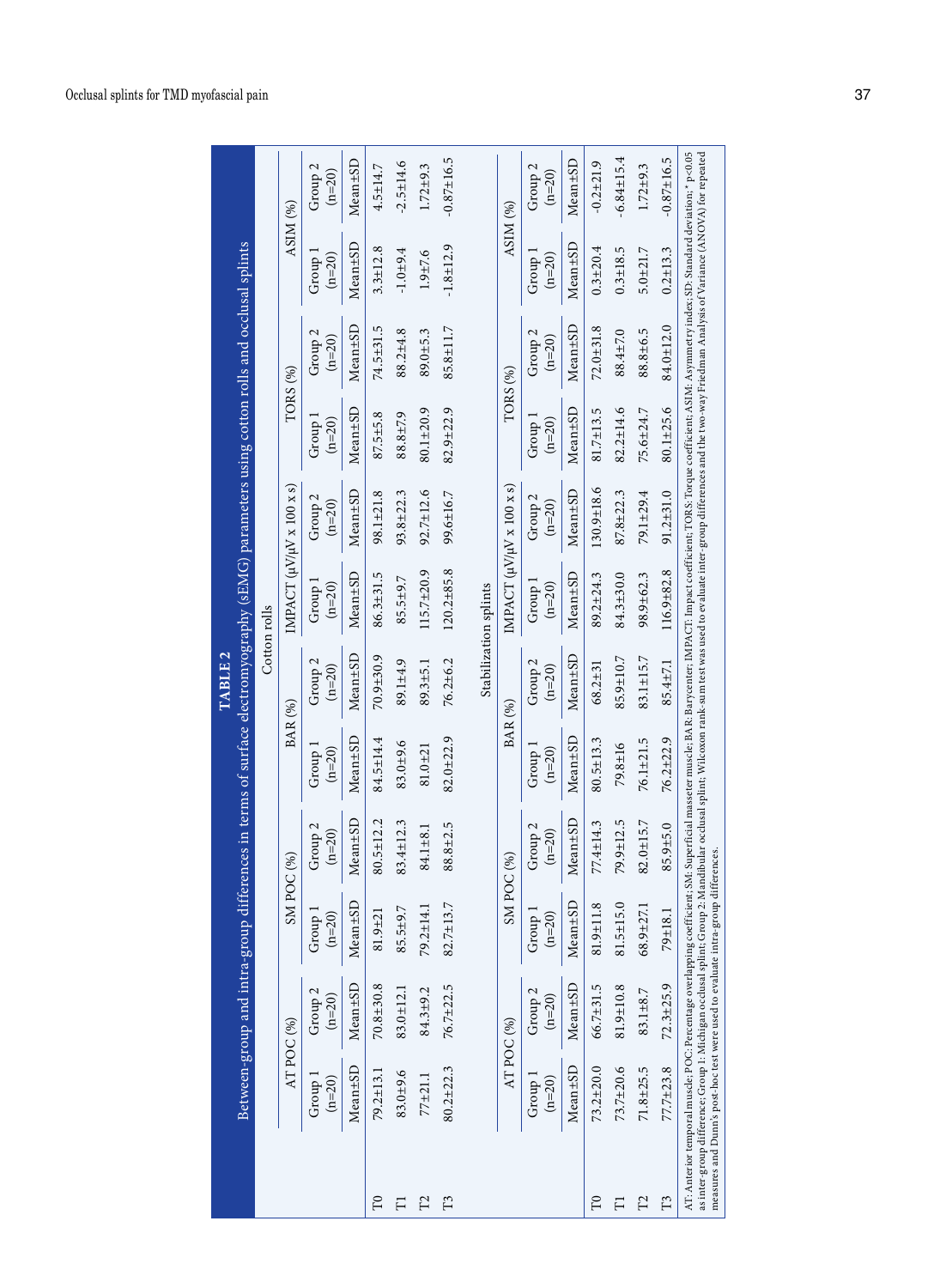the masseter and temporal muscles has been also reported by other authors, [40,41] and even if it cannot be presented statistically and clinically related to the reduction in TMD pain, it is believed to play an important role in this effect.<sup>[15]</sup> However, Zhang et al.[42] performed a double-blind, RCT in 36 patients with myofascial pain and confirmed that OS could have a significant positive effect on clinical outcomes. Furthermore, the authors showed, by sEMG analysis, that the wearing of OS might reduce fatigue in the masticatory muscles with a correlation between the OS treatment and electromyographic changes in the masticatory muscles; however, their findings were effective only in the short-term, considering that the follow-up visit was at one month from the beginning of OS treatment. Other studies also confirmed an improvement in sEMG parameters in both the masseter and the temporal muscles after treatment with OS.<sup>[43,44]</sup> On the other hand, in our study, as far as electromyography is concerned, we found only a trend, albeit not significant, in changing of sEMG parameters after OS treatment, compared to baseline.

Nonetheless, there are some limitations to this study. First, the study was conducted during a six-month period which could provide us the short- or mid-term results of OS use. Second, in our study, no counselling therapy was given to the patients, which was recently demonstrated by Al-Moraissi et al.[8] to produce, in combination with OS, the maximum improvement for patients affected by TMD. Third, there is a lack of control group not undergoing splint therapy, that could better point out the effects of upper Michigan and lower mandibular OS. However, we initially hypothesized that both methods would be effective in TMD patients, as shown in many previous studies.<sup>[14-19]</sup> Nevertheless, to the best of our knowledge, this is the first RCT comparing the effects of upper Michigan and lower mandibular OS in reducing myofascial pain and on muscle activity as assessed by sEMG.

In conclusion, the findings of the present study suggested that a 6-month treatment with OS, independently from being built on the upper or lower arch, seems to not have significant effects in reducing myofascial pain in patients affected by muscle-related TMD. Future large-scale, prospective studies with a longer follow-up should be performed to gain a better understanding of the effectiveness of OS in these patients. Based on our results, we suggest that the treatment of muscle-related TMDs should be multifactorial including OS, analgesic drugs, psychological support, and an adequate and patient-tailored rehabilitation.

#### 38 Turk J Phys Med Rehab

#### **Declaration of conflicting interests**

The authors declared no conflicts of interest with respect to the authorship and/or publication of this article.

#### **Funding**

The authors received no financial support for the research and/or authorship of this article.

#### **REFERENCES**

- 1. Schiffman E, Ohrbach R, Truelove E, Look J, Anderson G, Goulet JP, et al. Diagnostic Criteria for Temporomandibular Disorders (DC/TMD) for Clinical and Research Applications: recommendations of the International RDC/TMD Consortium Network\* and Orofacial Pain Special Interest Group†. J Oral Facial Pain Headache 2014;28:6-27.
- 2. Aldemir K, Üstüner E, Erdem E, Demiralp AS, Oztuna D. Ultrasound evaluation of masseter muscle changes in stabilization splint treatment of myofascial type painful temporomandibular diseases. Oral Surg Oral Med Oral Pathol Oral Radiol 2013;116:377-83.
- 3. Fleckenstein J, Zaps D, Rüger LJ, Lehmeyer L, Freiberg F, Lang PM, et al. Discrepancy between prevalence and perceived effectiveness of treatment methods in myofascial pain syndrome: results of a cross-sectional, nationwide survey. BMC Musculoskelet Disord 2010;11:32.
- 4. Gerber LH, Sikdar S, Armstrong K, Diao G, Heimur J, Kopecky J, et al. A systematic comparison between subjects with no pain and pain associated with active myofascial trigger points. PM R 2013;5:931-8.
- 5. Pastore GP, Goulart DR, Pastore PR, Prati AJ, de Moraes M. Self-medication among myofascial pain patients: A preliminary study. Open Dent J 2018;12:347-53.
- 6. Fricton J. Myofascial pain: Mechanisms to management. Oral Maxillofac Surg Clin North Am 2016;28:289-311.
- 7. Gündüz N, Polat A, Erzincan E, Turan H, Sade I, Tural Ü. Psychiatric comorbidity and childhood trauma in fibromyalgia syndrome. Turk J Phys Med Rehabil 2018;64:91-9.
- 8. Al-Moraissi EA, Farea R, Qasem KA, Al-Wadeai MS, Al-Sabahi ME, Al-Iryani GM. Effectiveness of occlusal splint therapy in the management of temporomandibular disorders: network meta-analysis of randomized controlled trials. Int J Oral Maxillofac Surg 2020;49:1042-56.
- 9. Kuzmanovic Pficer J, Dodic S, Lazic V, Trajkovic G, Milic N, Milicic B. Occlusal stabilization splint for patients with temporomandibular disorders: Meta-analysis of short and long term effects. PLoS One 2017;12:e0171296.
- 10. Machado D, Martimbianco ALC, Bussadori SK, Pacheco RL, Riera R, Santos EM. Botulinum toxin type a for painful temporomandibular disorders: Systematic review and meta-analysis. J Pain 2020;21:281-93.
- 11. Keskin Tunç S, Ünalan Değirmenci B, Alpaslan Yaylı N, Aslan Ş, Akdeniz MŞ. Evaluation the effects of low-level laser therapy on disc displacement with reduction. Turk J Phys Med Rehabil 2020;66:24-30.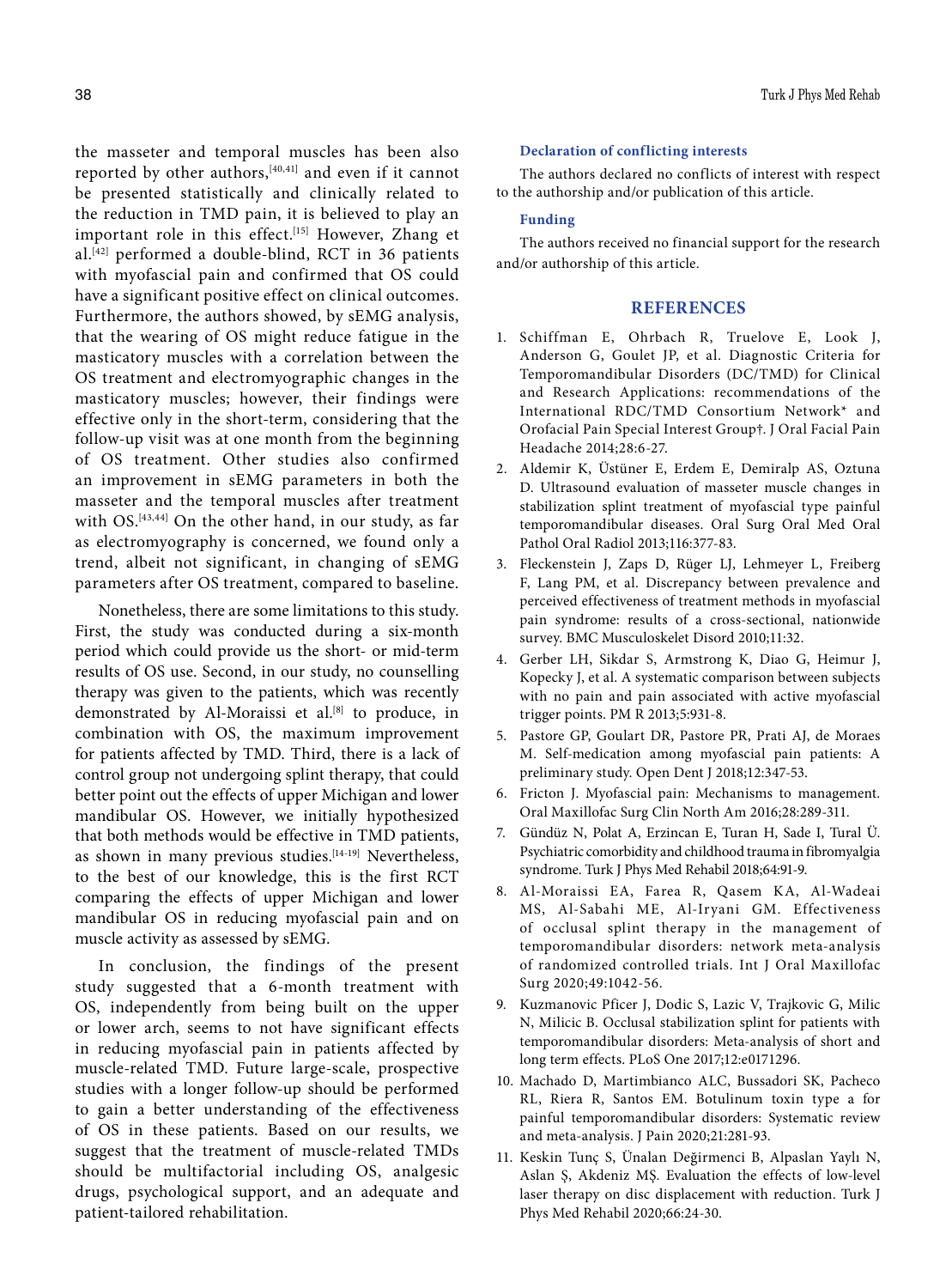- 12. Aksu Ö, Pekin Doğan Y, Sayıner Çağlar N, Şener BM. Comparison of the efficacy of dry needling and trigger point injections with exercise in temporomandibular myofascial pain treatment. Turk J Phys Med Rehabil 2019;65:228-35.
- 13. Hou CR, Tsai LC, Cheng KF, Chung KC, Hong CZ. Immediate effects of various physical therapeutic modalities on cervical myofascial pain and trigger-point sensitivity. Arch Phys Med Rehabil 2002;83:1406-14.
- 14. Ferrario VF, Sforza C. Biomechanical model of the human mandible in unilateral clench: distribution of temporomandibular joint reaction forces between working and balancing sides. J Prosthet Dent 1994;72:169-76.
- 15. Ferrario VF, Sforza C, Tartaglia GM, Dellavia C. Immediate effect of a stabilization splint on masticatory muscle activity in temporomandibular disorder patients. J Oral Rehabil 2002;29:810-5.
- 16. De Giorgi I DDS, Castroflorio T DDS, PhD, Cugliari G MSc, Deregibus A MD, DDS, et al. Does occlusal splint affect posture? A randomized controlled trial. Cranio 2020;38:264-72.
- 17. Ramfjord SP, Ash MM. Reflections on the Michigan occlusal splint. J Oral Rehabil 1994;21:491-500.
- 18. Capp NJ. Temporomandibular joint dysfunction--its relevance to restorative dentistry. Part 2: Splint therapy and restorative considerations. Restorative Dent 1986;2:62, 64-8.
- 19. Capp NJ. Occlusion and splint therapy. Br Dent J 1999;186:217-22.
- 20. Nagappa M, Liao P, Wong J, Auckley D, Ramachandran SK, Memtsoudis S, et al. Validation of the STOP-bang questionnaire as a screening tool for obstructive sleep apnea among different populations: A systematic review and meta-analysis. PLoS One 2015;10:e0143697.
- 21. Farina D, Cescon C. Concentric-ring electrode systems for noninvasive detection of single motor unit activity. IEEE Trans Biomed Eng 2001;48:1326-34.
- 22. Castroflorio T, Deregibus A, Bargellini A, Debernardi C, Manfredini D. Detection of sleep bruxism: comparison between an electromyographic and electrocardiographic portable holter and polysomnography. J Oral Rehabil 2014;41:163-9.
- 23. Ferrario VF, Sforza C, Colombo A, Ciusa V. An electromyographic investigation of masticatory muscles symmetry in normo-occlusion subjects. J Oral Rehabil 2000;27:33-40.
- 24. Ferrario VF, Sforza C, D'Addona A, Miani A Jr. Reproducibility of electromyographic measures: a statistical analysis. J Oral Rehabil 1991;18:513-21.
- 25. Castroflorio T, Farina D, Bottin A, Piancino MG, Bracco P, Merletti R. Surface EMG of jaw elevator muscles: effect of electrode location and inter-electrode distance. J Oral Rehabil 2005;32:411-7.
- 26. Castroflorio T, Icardi K, Becchino B, Merlo E, Debernardi C, Bracco P, et al. Reproducibility of surface EMG variables in isometric sub-maximal contractions of jaw elevator muscles. J Electromyogr Kinesiol 2006;16:498-505.
- 27. Ferrario VF, Sforza C, Tartaglia GM, Dellavia C. Immediate effect of a stabilization splint on masticatory muscle activity in temporomandibular disorder patients. J Oral Rehabil 2002;29:810-5.
- 28. Ferrario VF, Tartaglia GM, Galletta A, Grassi GP, Sforza C. The influence of occlusion on jaw and neck muscle activity: a surface EMG study in healthy young adults. J Oral Rehabil 2006;33:341-8.
- 29. Naeije M, McCarroll RS, Weijs WA. Electromyographic activity of the human masticatory muscles during submaximal clenching in the inter-cuspal position. J Oral Rehabil 1989;16:63-70.
- 30. Keskinruzgar A, Kucuk AO, Yavuz GY, Koparal M, Caliskan ZG, Utkun M. Comparison of kinesio taping and occlusal splint in the management of myofascial pain in patients with sleep bruxism. J Back Musculoskelet Rehabil 2019;32:1-6.
- 31. Barros Vde M, Seraidarian PI, Côrtes MI, de Paula LV. The impact of orofacial pain on the quality of life of patients with temporomandibular disorder. J Orofac Pain 2009;23:28-37.
- 32. Oghli I, List T, Su N, Häggman-Henrikson B. The impact of oro-facial pain conditions on oral health-related quality of life: A systematic review. J Oral Rehabil 2020;47:1052-64.
- 33. Dahlström L, Carlsson GE. Temporomandibular disorders and oral health-related quality of life. A systematic review. Acta Odontol Scand 2010;68:80-5.
- 34. de Sire A, Baricich A, Ferrillo M, Migliario M, Cisari C, Invernizzi M. Buccal hemineglect: is it useful to evaluate the differences between the two halves of the oral cavity for the multidisciplinary rehabilitative management of right brain stroke survivors? A cross-sectional study. Top Stroke Rehabil 2020;27:208-14.
- 35. Machado V, Botelho J, Proença L, Alves R, Oliveira MJ, Amaro L, et al. Periodontal status, perceived stress, diabetes mellitus and oral hygiene care on quality of life: a structural equation modelling analysis. BMC Oral Health 2020;20:229.
- 36. Kjeldsted E, Dalton SO, Frederiksen K, Andersen E, Nielsen AL, Stafström M, et al. Association between human papillomavirus status and health-related quality of life in oropharyngeal and oral cavity cancer survivors. Oral Oncol 2020;109:104918.
- 37. Ferrario VF, Sforza C, Miani A Jr, D'Addona A, Barbini E. Electromyographic activity of human masticatory muscles in normal young people. Statistical evaluation of reference values for clinical applications. J Oral Rehabil 1993;20:271-80.
- 38. Al-Ani MZ, Davies SJ, Gray RJ, Sloan P, Glenny AM. WITHDRAWN: Stabilisation splint therapy for temporomandibular pain dysfunction syndrome. Cochrane Database Syst Rev 2016;1:CD002778.
- 39. Greene CS, Menchel HF. The Use of Oral Appliances in the Management of Temporomandibular Disorders. Oral Maxillofac Surg Clin North Am 2018;30:265-77.
- 40. Naeije M, Hansson TL. Short-term effect of the stabilization appliance on masticatory muscle activity in myogenous craniomandibular disorder patients. J Craniomandib Disord 1991;5:245-50.